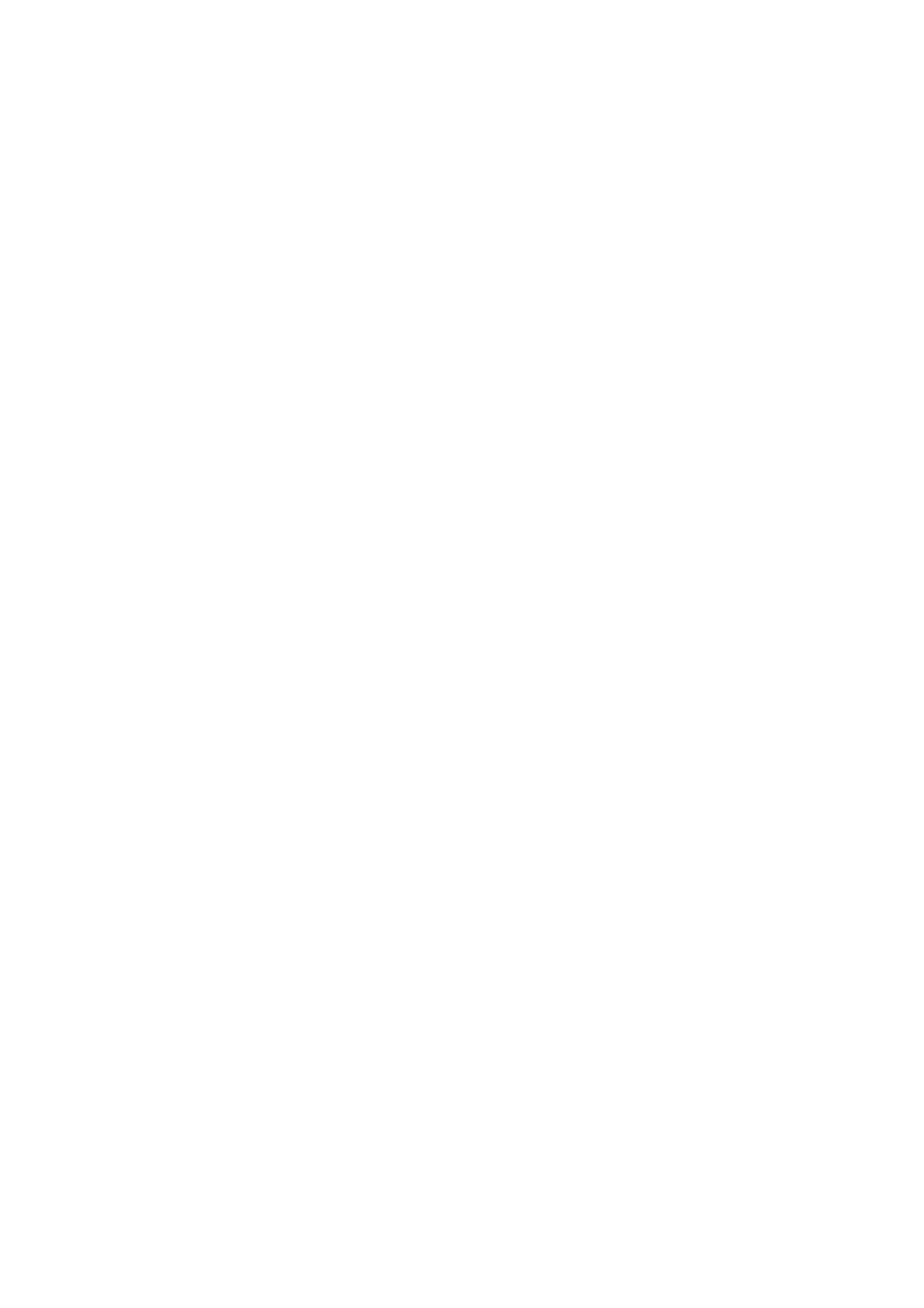# **CONTENTS**

|     | 1. WASTEWATER: COMPOSITION, LEGISLATION AND TREATMENT TECHNOLOGIES __ 5      |    |
|-----|------------------------------------------------------------------------------|----|
|     |                                                                              |    |
|     |                                                                              |    |
|     |                                                                              |    |
| 2.  |                                                                              |    |
|     | 2.1 NATURAL VS. CONVENTIONAL WASTEWATER TREATMENT _________________________7 |    |
|     |                                                                              |    |
|     | 2.2.1                                                                        |    |
|     | 2.2.2                                                                        |    |
|     | 2.2.3                                                                        |    |
|     | 2.2.4                                                                        |    |
| 2.3 | TYPES OF CONSTRUCTED WETLAND TREATMENT SYSTEMS_________________________9     |    |
|     | 2.3.1                                                                        |    |
|     | 2.3.2                                                                        |    |
|     |                                                                              |    |
| 3.  | CONSTRUCTED WETLAND TREATMENT MECHANISMS ____________________________11      |    |
| 4.  |                                                                              | 12 |
| 4.1 |                                                                              | 12 |
| 4.2 |                                                                              |    |
| 5.  | CONCLUSIONS <b>CONCLUSIONS</b>                                               | 13 |
| 6.  | <b>PROPOSED FURTHER READING</b>                                              | 14 |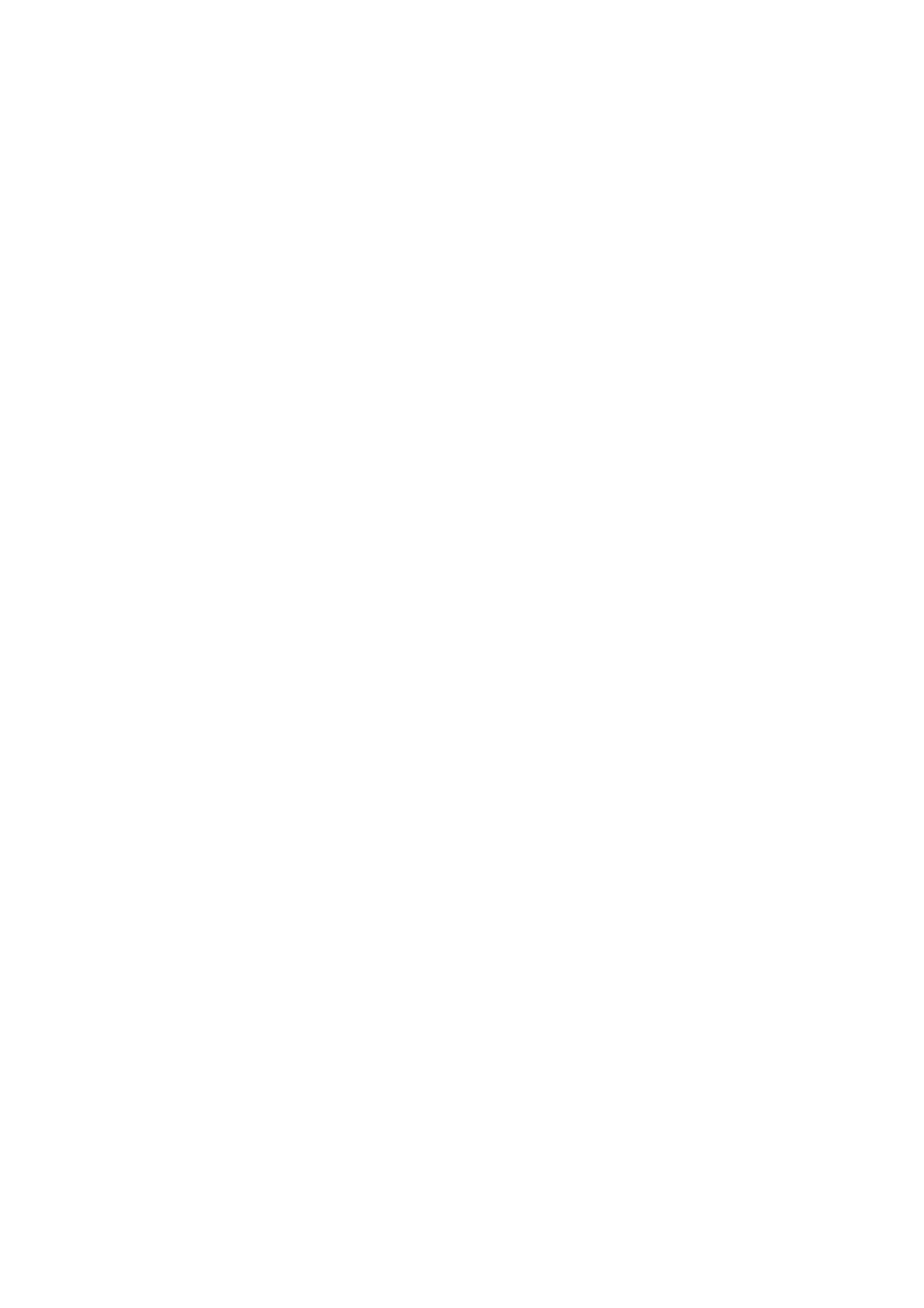### 1.1 WASTEWATER COMPOSITION

Wastewater is the liquid end-product, or by-product, of municipal, agricultural, and industrial activity. As such, the chemical composition of wastewater naturally reflects its origin. The term 'wastewater', however, implies that it is a waste product to be discarded in an environmentally sound manner. On the average, the overall wastewater generation rate varies significantly from country to country; for example, it is approximately 265 liters per capita and per day in the U.S. but it is less in European countries (e.g., in Greece it is about 180 liters per capita per day). The typical composition of municipal wastewater is given in Table 1.

| Table 1. Typical composition of untreated domestic wastewater |                   |                |               |               |  |
|---------------------------------------------------------------|-------------------|----------------|---------------|---------------|--|
|                                                               |                   | Concentration  |               |               |  |
| <b>Contaminants</b>                                           | <b>Unit</b>       | Weak           | <b>Medium</b> | <b>Strong</b> |  |
| Solids, total (TS)                                            | $mg L-1$          | 350            | 720           | 1200          |  |
| Dissolved, total (TDS)                                        | $mg L^{-1}$       | 250            | 500           | 850           |  |
| Fixed                                                         | $mg L-1$          | 145            | 300           | 525           |  |
| Volatile                                                      | $mgL^{-1}$        | 105            | 200           | 325           |  |
| <b>Suspended solids (SS)</b>                                  | $mg L-1$          | 100            | 220           | 350           |  |
| Fixed                                                         | $mgL^{-1}$        | 20             | 55            | 75            |  |
| Volatile                                                      | $mg L-1$          | 80             | 165           | 275           |  |
| Settleable solids                                             | $mgL^{-1}$        | 5              | 10            | 20            |  |
| $BOD5$ at 20 $^{\circ}$ C                                     | $mg L-1$          | 110            | 220           | 400           |  |
| Total organic carbon<br>(TOC)                                 | $mg L^{-1}$       | 80             | 160           | 290           |  |
| Chemical oxygen<br>demand (COD)                               | $mg L-1$          | 250            | 500           | 1000          |  |
| Nitrogen (total as N)                                         | $mg L-1$          | 20             | 40            | 85            |  |
| Organic                                                       | $mg L-1$          | 8              | 15            | 35            |  |
| Free ammonia                                                  | $mg L^{-1}$       | 12             | 25            | 50            |  |
| <b>Nitrites</b>                                               | $mg L-1$          | $\overline{0}$ | $\mathbf{0}$  | $\mathbf{0}$  |  |
| <b>Nitrates</b>                                               | $mgL^{-1}$        | 0              | 0             | 0             |  |
| Phosphorus (total as P)                                       | $mg L-1$          | $\overline{4}$ | 8             | 15            |  |
| Organic                                                       | $mg L-1$          | $\mathbf{1}$   | 3             | 5             |  |
| Inorganic                                                     | $mg L-1$          | $\overline{3}$ | 5             | 10            |  |
| Chlorides                                                     | $mgL^{-1}$        | 30             | 50            | 100           |  |
| Sulfate                                                       | $mg L^{-1}$       | 20             | 30            | 50            |  |
| Alkalinity (as $CaCO3$ )                                      | $mgL^{-1}$        | 50             | 100           | 200           |  |
| Grease                                                        | $mg L-1$          | 50             | 100           | 150           |  |
| <b>Total coliform</b>                                         | CFU 100 $mL^{-1}$ | 106-107        | 107-108       | 108-109       |  |
| Volatile organic<br>compounds (VOCs)                          | $mg L-1$          | < 100          | 100-400       | >400          |  |

Adapted from Metcalf and Eddy (1991) Wastewater Engineering Treatment Disposal Reuse, G. Tchobanoglous and F.L. Burton (Eds.), 1820 pp. New York: McGraw-Hill.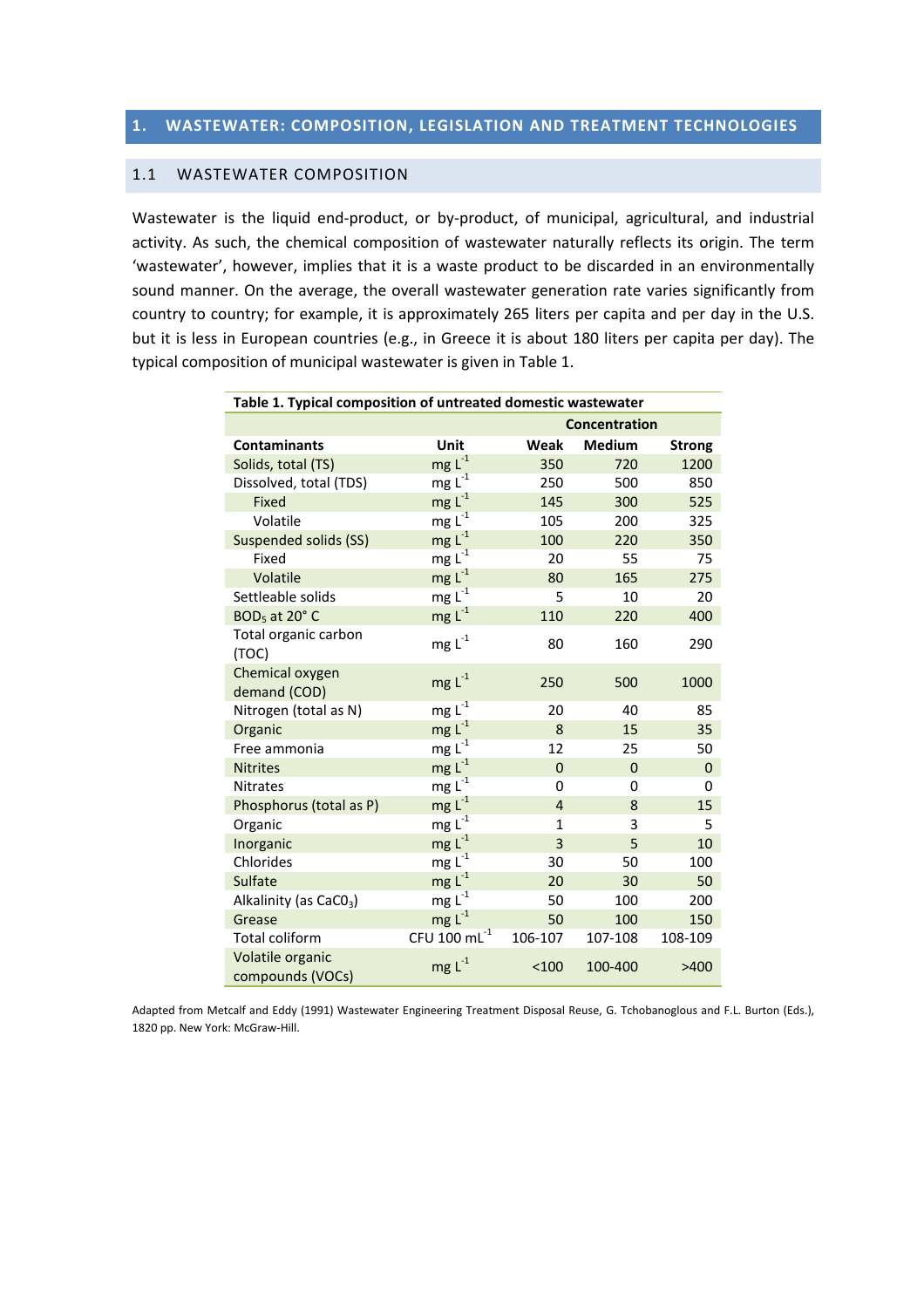# 1.2 EUROPEAN LEGISLATION

The Council Directive 91/271/EEC concerning municipal wastewater treatment was adopted on 21 May 1991. Its objective is to protect the environment from the adverse effects of urban wastewater discharges and discharges from certain industries, and concerns the collection, treatment and discharge of:

- Domestic wastewater
- Mixture of wastewater
- Wastewater from certain industrial sectors

Four main principles are laid down in the Directive:

- Planning
- **Regulation**
- Monitoring
- Information and reporting

Specifically the Directive requires:

- The Collection and treatment of wastewater in all agglomerations of  $> 2,000$  population equivalents (p.e.);
- Secondary treatment of all discharges from agglomerations of > 2,000 p.e., and more advanced treatment for agglomerations >10,000 population equivalents in designated sensitive areas and their catchments;
- A requirement for pre-authorisation of all discharges of urban wastewater, discharges from the food-processing industry and industrial discharges into the urban wastewater collection systems;
- Monitoring of the performance of treatment plants and receiving waters; and
- Controls of sewage sludge disposal and re-use, and treated wastewater re-use whenever it is appropriate.

# 1.3 TREATMENT TECHNOLOGIES

A host of new technologies and techniques for wastewater management are being developed around the world, in response to environmental, economic and societal limitations increasingly posed by conventional wastewater treatment systems. New approaches incorporate natural processes and are designed with sustainability in mind, in contrast to energy-intensive and chemical-dependent systems in current use (Table 2).

| <b>URBAN/LARGE SCALE</b>                             | <b>RURAL/ONSITE</b>               |
|------------------------------------------------------|-----------------------------------|
| <b>Constructed Wetlands</b>                          | Individual dwellings              |
| Membrane Bio-reactors                                | <b>Advanced Treatment Systems</b> |
| <b>Small Diameter Collection Systems</b>             | <b>Composting Toilets</b>         |
| Wastewater land application and groundwater recharge | <b>Shared and Cluster Systems</b> |
| Sludge and Septage Treatment Options                 |                                   |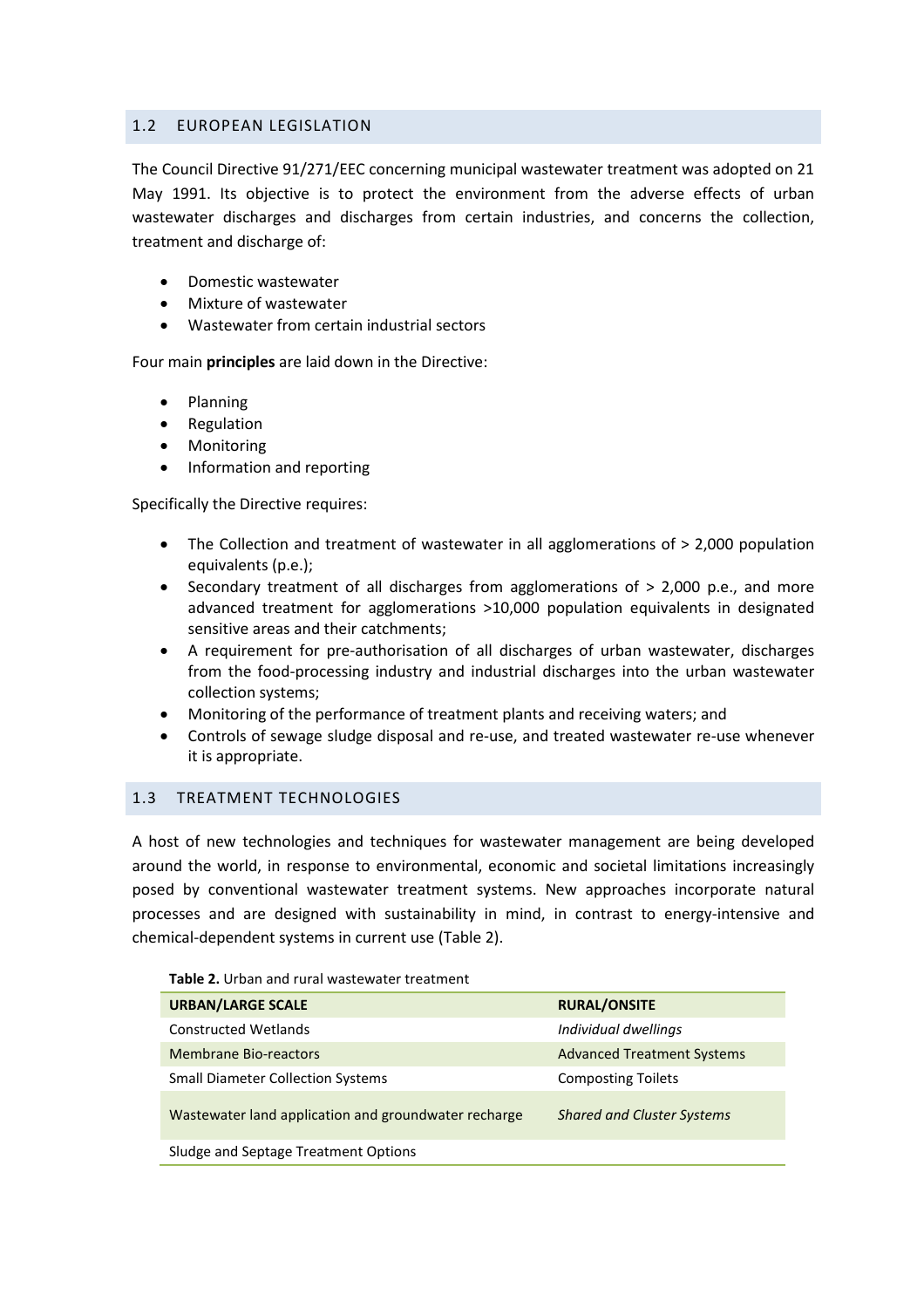# 2. NATURAL TREATMENT SYSTEMS

#### 2.1 NATURAL VS. CONVENTIONAL WASTEWATER TREATMENT

What is the ideal wastewater treatment system? An ideal one would produce high-quality discharge, be aesthetically appealing, having the minimal environmental impacts. Conventional Treatment Systems (CTS) for wastewater offer a combination of physical, chemical, and biological processes and operations taking place within an artificial environment, in order to remove solids, organic matter and even nutrients from wastewater. The Natural Treatment Systems (NTS) attempt to simulate the naturally occurring processes of wastewater degradation and contribute to the removal of pollutants. When natural systems are incorporated into a natural landscape or a building design, they can provide added benefits compared to a conventional treatment system. The main parameters to compare natural and conventional wastewater treatment systems are shown in Table 3.

| Table 3. Natural vs conventional wastewater treatment systems |                                                                                                             |                                                                                                                           |  |  |
|---------------------------------------------------------------|-------------------------------------------------------------------------------------------------------------|---------------------------------------------------------------------------------------------------------------------------|--|--|
| <b>Wastewater treatment</b>                                   |                                                                                                             |                                                                                                                           |  |  |
|                                                               | Conventional                                                                                                | <b>Natural</b>                                                                                                            |  |  |
| <b>Objectives</b>                                             | Single one                                                                                                  | Multiple                                                                                                                  |  |  |
| <b>Benefits for the</b><br>environment                        | Low priority                                                                                                | High priority (habitat creation, aesthetic appeal,<br>education, etc.)                                                    |  |  |
| <b>Construction</b>                                           | Mechanical devices required,<br>human origin materials                                                      | No mechanical devices requirements,<br>use of natural materials                                                           |  |  |
| <b>Energy</b><br>requirements                                 | Large quantities of conventional<br>energy sources, electricity etc.                                        | Renewable energy sources, use of plants etc.                                                                              |  |  |
| <b>Mass transfer</b><br>mechanisms                            | Pumps, air-blowers                                                                                          | Gravity, natural microbial processes                                                                                      |  |  |
| <b>Processes</b>                                              | Man-controlled                                                                                              | Natural                                                                                                                   |  |  |
| <b>Installation</b><br><b>location</b>                        | Irrelevant, not important                                                                                   | Crucial, depending on scale and country                                                                                   |  |  |
| Life expectancy                                               | Relatively low                                                                                              | High                                                                                                                      |  |  |
| <b>Efficiency</b>                                             | Controlled but insufficient when it<br>experiences an occasional process<br>upset (unexpectedly high loads) | Susceptible to climate, adaptability-flexibility and<br>tolerance on fluctuations in flow and pollutant<br>concentrations |  |  |
| Labor and<br>maintenance<br>cost                              | High, frequent monitoring and<br>specialized staff                                                          | Low                                                                                                                       |  |  |
| Land<br>requirement                                           | Low                                                                                                         | High (limiting factors are the availability and cost of<br>land to place the treatment plants)                            |  |  |
| Lifetime costs                                                | High total lifetime and often capital<br>costs                                                              | Low total lifetime costs and often lower capital<br>costs                                                                 |  |  |

Overall, natural systems have proven to be well-suited, cost-effective, and environmentally friendly treatment alternative to conventional systems. They are ideal for treating wastewater originating from small, isolated or peri-urban communities where land cost is low and availability is high.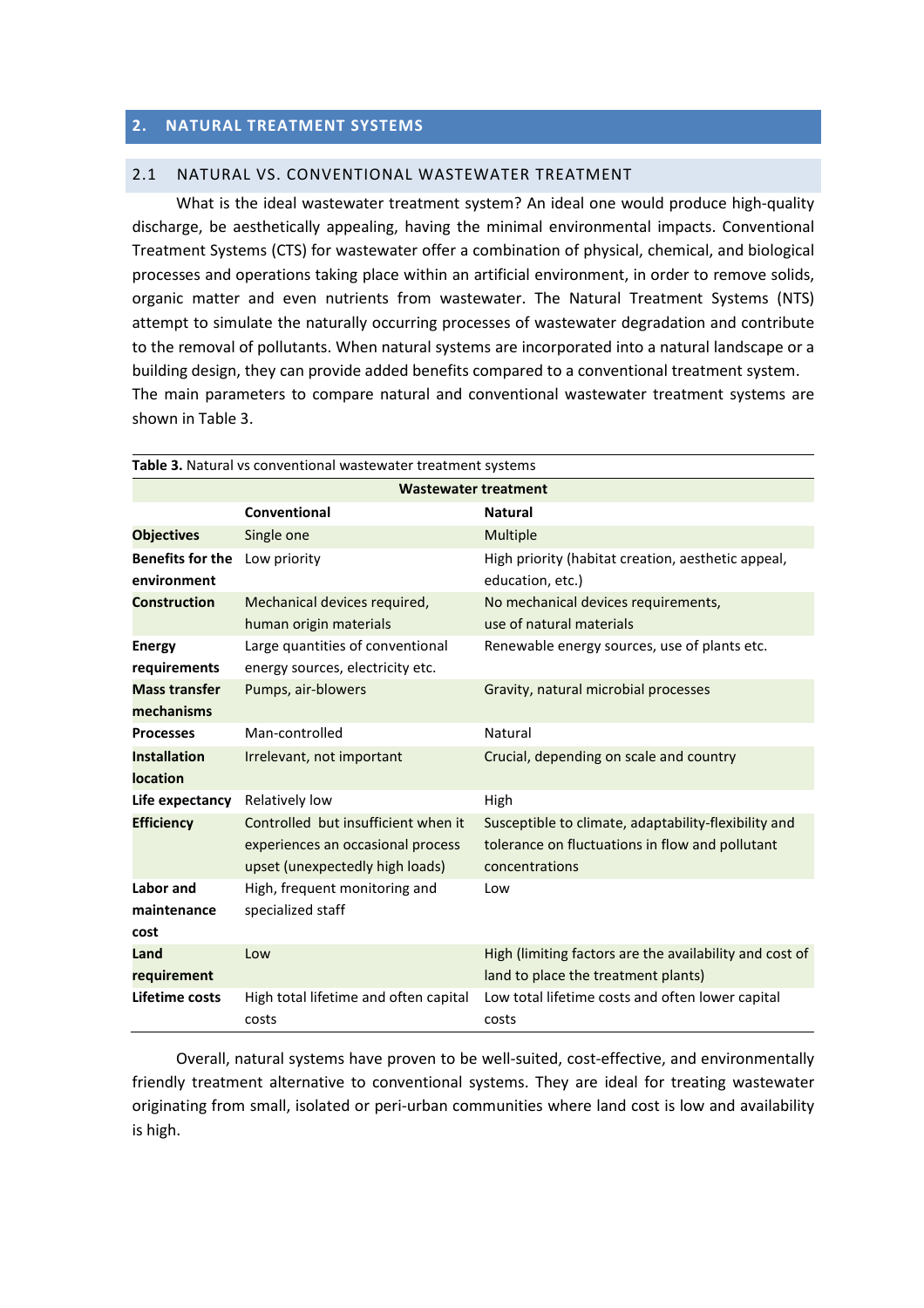In general, Natural Treatment Systems are divided in four broad types:



#### 2.2.1 TERRESTRIAL TREATMENT METHODS

Figure 1. Methods of land application

Organic matter is decomposed naturally, i.e., biologically. With the contribution of bacteria and algae, wastewater is stabilized and its pathogens are reduced. Generally organic content of the effluent is converted to more stable forms. Stabilization ponds include various types, as: sewage lagoons, and oxidation, redox, maturation, facultative, anaerobic, aerobic and aerated ponds. They can be used in a wide range of weather conditions alone, in series of various pond types (the common series is anaerobic, facultative and maturation ponds), or in combination with other wastewater treatment systems.

These methods depend on the physical, chemical and biological reactions on and within the soil matrix. The wastewater after a preliminary treatment step is disposed on the soil (vegetated or not). Technologies comprise of slow rate, rapid infiltration and overland flow systems, as well as combinations of these types. In slow rate (SR) and overland flow (OF) methods, vegetation constitutes a significant treatment component while in rapid infiltration, vegetation is not necessary.

# 2.2.2 WASTEWATER STABILIZATION PONDS

They are open ponds, whose treatment function depends on sun light, the microbial life and the lower forms of plants and animals.



Figure 2. Types of stabilization ponds.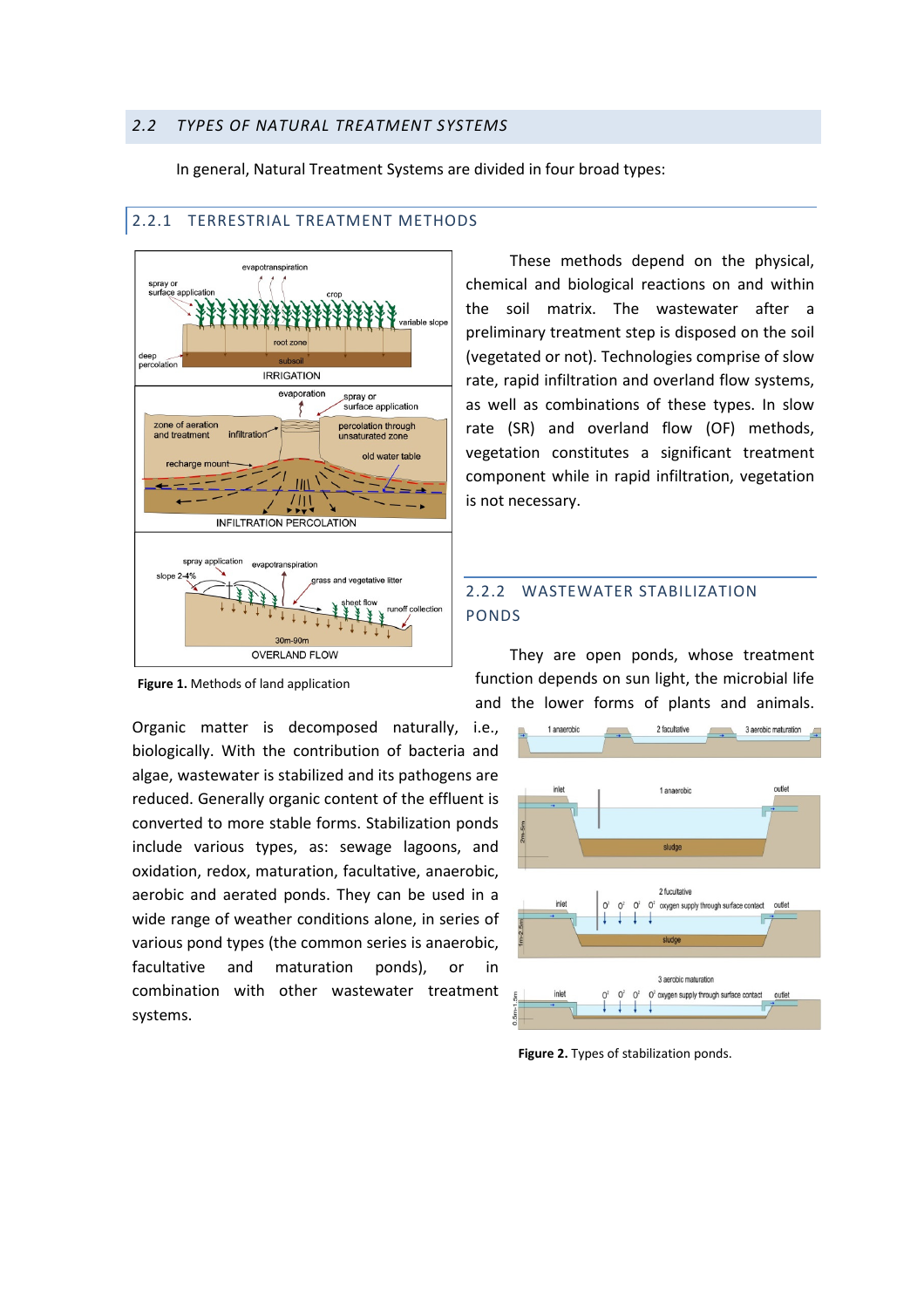#### 2.2.3 AQUATIC PLANT SYSTEMS

They are similar to stabilization ponds but they also treat wastewater through their content of higher plants and animals. Such systems may be divided in those with floating plants and those with submerged plants. Their extensive root system generates a substrate for micro-organism growth, which contributes to the removal of pollutants, thus achieving the best possible treatment.

#### 2.2.4 CONSTRUCTED WETLANDS

CWs are man-made, engineered systems designed to simulate the function of natural wetlands in pollutant removal. To achieve wastewater treatment, a series of physical, chemical and biological processes take place in CWs, based on water, soil, atmosphere (i.e. sun and wind) and micro-organism interactions. Wetland plants play a vital role in the removal and retention of organic matter, nutrients, heavy metals and various toxic substances. The common reed (Phragmites australis) and the cattail (Typha latifolia, T. angustifolia) are good examples of marsh species that can effectively uptake pollutants, and therefore, are commonly used in CWs.

#### 2.3 TYPES OF CONSTRUCTED WETLAND TREATMENT SYSTEMS

Three are the most common CW types: Free Water Surface (FWS) systems, Horizontal Subsurface Flow (HSF) systems and Vertical Flow (VF) systems.

#### 2.3.1 FREE-WATER SURFACE CWS

They consist of one or more vegetated shallow impermeable basins or channels (40 to 60 cm deep) filled with soil, planted native vegetation (e.g., cattails, reeds and/or rushes), and equipped with appropriate inlet and outlet structures. The wastewater flows at depths 10 to 30 cm or even 45 cm, and is exposed to the atmosphere, the wind and direct sunlight.

An anoxic/anaerobic zone prevails at the bottom of the wetland, while an aerobic zone

exists near the surface oxygenated through atmospheric re-aeration aided by the plant movement by the wind. As the wastewater flows through the wetland, simultaneous physical, chemical and biological processes remove the



Figure 3. Schematic of a free-surface wetland.

pollutants. Although the soil layer below the water is anaerobic, the plant roots release oxygen into the area creating an environment of complex biological and chemical activity.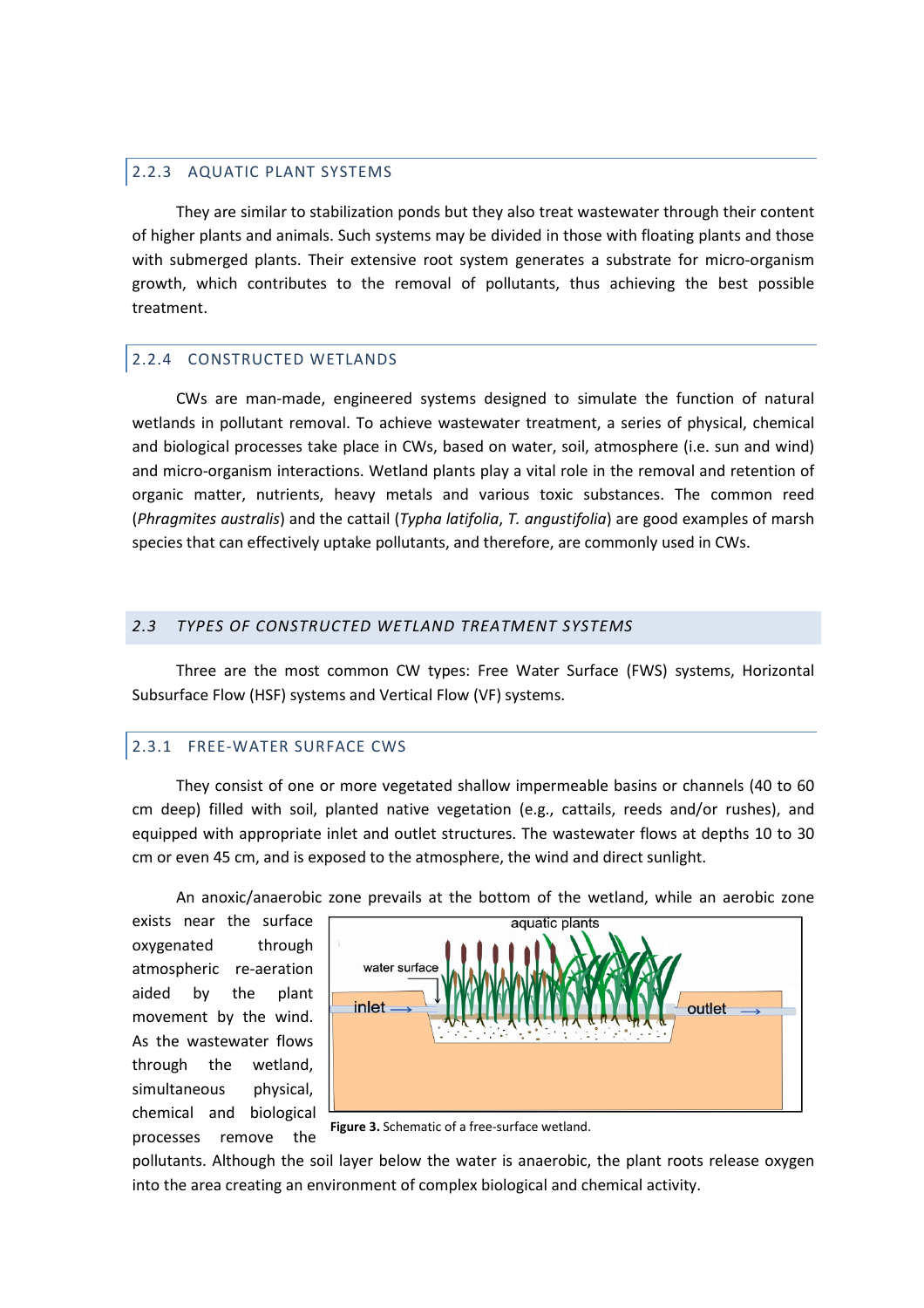#### 2.3.2 HORIZONTAL SUBSURFACE FLOW CWS

They are large gravel and sand-filled channels, planted with aquatic vegetation. The bed is 0.5 to 1 m deep (3–32 mm in grain size diameter) and is lined over an impermeable liner (clay or impermeable geomembrane) in order to prevent leaching. Wastewater is intended to stay beneath



Figure 4. Schematic of a horizontal subsurface flow CW.

the surface of the porous media flowing within the pores and around the roots and the rhizomes of the plants. The bed should be wide and shallow so that the flow path of the water is maximized. A wide inlet zone is used to evenly distribute the flow. The bottom slope is normally 1%. Regarding wetland vegetation any plant with deep, wide roots that can grow in the wet, nutrient-rich environment may be considered as appropriate for such systems. Wastewater is purified as it comes in contact with the filter media and plant roots.

#### 2.3.3 VERTICAL FLOW CWS

They are filter beds planted with aquatic plants. Wastewater is introduced to the wetland surface through a network of perforated pipes in order to achieve uniform flooding. The water percolates by gravity downwards through the filter matrix. It reaches then the drainage layer (bottom), which contains a network of perforated collection and aeration tubes. The bed contains various layers of different gradation. The first layer near the bed comprises of gravel used for drainage (at minimum 20 cm thick), followed on top by layers of gravel and sand (surface layer 10- 30 cm thick). The top layer is planted and the vegetation is allowed to develop deep, wide roots which permeate the filter media. The total depth varies from 0.90 m to 1.20 m. A bed slope of 1% is needed for drainage.

Vertical flow CWs can operate with: Intermittent flow, unsaturated downflow, saturated up or downflow and tidal flow. Two phases appear on these systems: the flush and the drying phase. Depending on the climate, Phragmites australis, Typha latifolia or Echinochloa



Figure 5. Schematic of a vertical flow CW.

Pyramidalis are common options. The important difference between a vertical flow and the horizontal subsurface flow CWs is not simply the direction of the flow path, but rather the fill and dry cycles and the enhanced aerobic conditions in the VF case, factors leading to reduced area requirements.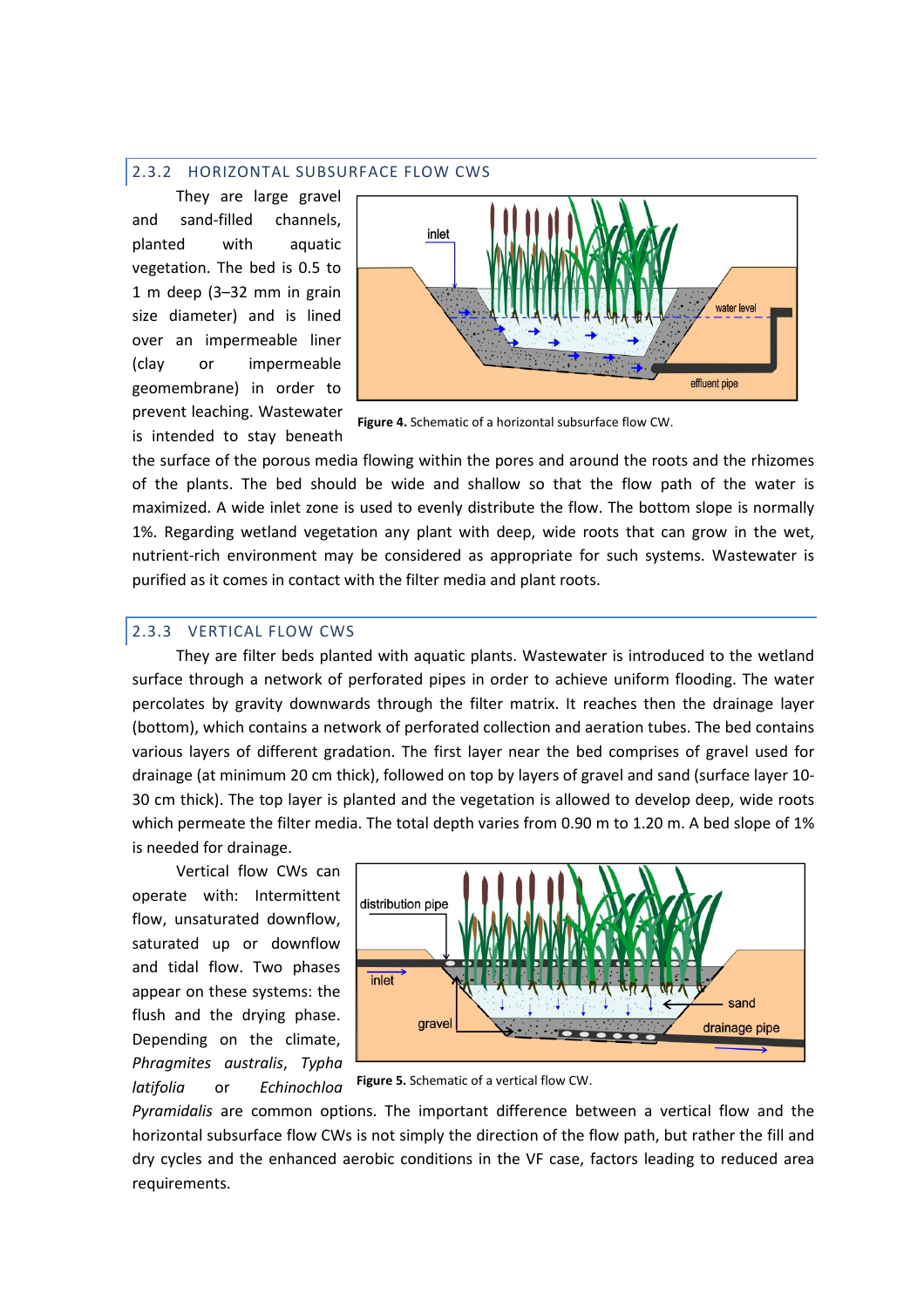# 3. CONSTRUCTED WETLAND TREATMENT MECHANISMS

Constructed wetlands utilize the natural processes (wetland vegetation, soil, microbial activity) within a more controlled environment in order to remove pollutants. The main removal mechanisms can be divided in abiotic (physical and chemical) and biotic (biological) processes. The abiotic processes that are responsible for removing pollutants in a constructed wetland are:

- Settling and sedimentation, which contribute to particulate matter and suspended solids removal
- Adsorption and absorption, which take place on the surfaces of plants, substrate, sediments, and litter and result in short-term retention or long-term immobilization of contaminants
- Chemical oxidation/reduction/precipitation, where influent metals convert to an insoluble solid form and are immobilized when water comes in contact with the substrate and litter
- Photodegradation, oxidation and degradation of compounds in the presence of sunlight
- Volatilization which occurs when volatile compounds partition to the gaseous state

Respectively, the biotic processes are:

- Aerobic/anaerobic biodegradation by microorganism metabolic activities
- Phyto-accumulation of inorganic elements
- Phyto-stabilization the ability to sequester inorganic compounds in plant roots
- Phyto-degradation of organic and inorganic contaminants that enter into the plant during transpiration by enzymes that plants produce
- Rhizo-degradation by exudates that plants produce which lead to microbial degradation of organic compounds
- Phyto-volatilization/evapotranspiration achieved by plant leaves

| <b>Pollutant removal</b> | <b>Process</b>                                                             |  |
|--------------------------|----------------------------------------------------------------------------|--|
| Organic matter           | Biological degradation, sedimentation, microbial consumption               |  |
| Suspended solids         | Sedimentation, filtration                                                  |  |
|                          | Sedimentation, nitrification/denitrification, microbial consumption, plant |  |
| Nitrogen                 | uptake, gasification                                                       |  |
| Phosphorus               | Sedimentation, filtration, adsorption, plant and microbial consumption     |  |
| Pathogens                | Natural death, sedimentation, filtration, UV degradation, adsorption       |  |
| Heavy metals             | Sedimentation, adsorption, plant uptake                                    |  |
| Organic compounds        |                                                                            |  |
| (pesticides, etc)        | Adsorption, gasification, photolysis, biotic/abiotic degradation           |  |

#### Table 4. Removal mechanisms of certain contaminants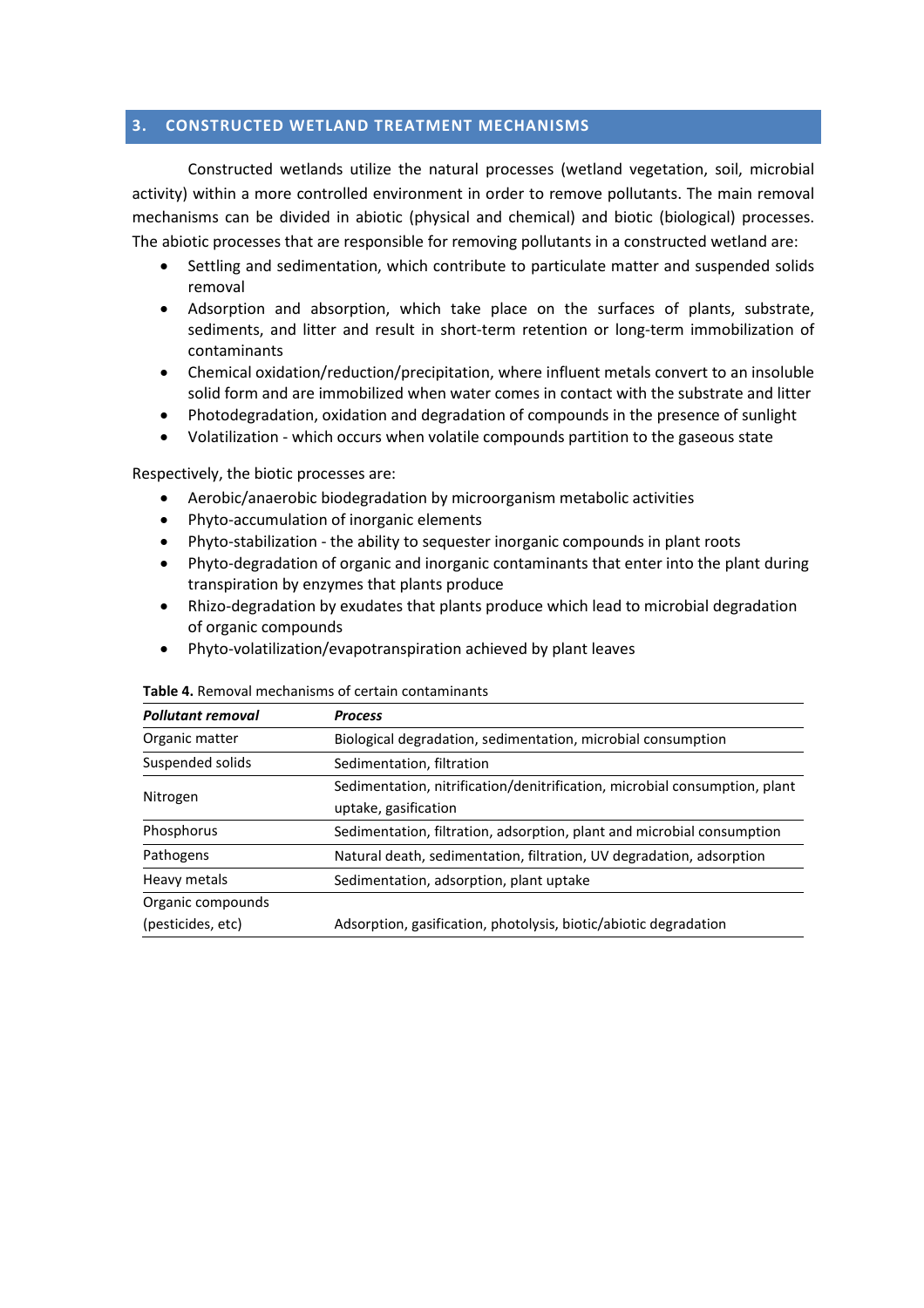#### 4. COSTS ESTIMATES OF CWS

Key components of the total CW cost include the: (a) capital cost, i.e., the cost of land, the construction costs (common earth moving, excavating, backfilling, and grading, influent and effluent structures, distribution piping, liners, planting, and roads), and the engineer's and contractor's fees; and (b) the operation and maintenance costs.

Constructed wetlands have a relatively large land area requirement which is related to the hydraulic retention time and the design flow rate. Factors that affect the costs of wastewater treatment wetlands include treatment goals, wetlands size, site conditions, and the need for liners. Construction costs of a 200 – 1,000 People Equivalent (p.e.) CWs in Greece can be estimated between 310 and 570 Euros per p.e., while operating costs range 7 to 14 Euros per p.e. per year for SSF systems. This is less than 1/10th of the cost for conventional wastewater treatment plants. For rough calculation it can be assumed, that operation costs may amount up to 50% of the total costs for conventional wastewater treatment. In average, for conventional wastewater treatment plants in Europe with more than 10,000 p.e., the specific operation costs will amount up to 25–35 € per p.e. per year. Smaller installations can achieve more than twice of that number.

#### 4.1 CONSTRUCTION COSTS

Elements of the construction costs for FWS constructed wetlands include excavation for basin and berm construction, placement of liners, inlet and outlet structures and pipes, media filling, vegetation planting, and peripheral works such as roads and fencing.

However, the proportions of individual costs vary widely in different parts of the world. Also, larger systems demonstrate greater economies of scale. In general, the capital costs for subsurface flow constructed wetlands are about the same or slightly less than for conventional treatment systems. The capital costs for FWS CWs are usually less than for subsurface flow systems mainly because of the cost of the porous media.

# 4.2 OPERATION AND MAINTENANCE (O&M) COSTS

Constructed wetlands have very low operation and maintenance costs, including energy for pumping (if necessary), monitoring, maintenance of access roads and berms, pretreatment maintenance (including regular cleaning of screens and emptying septic or Imhoff tank and grit chambers), vegetation harvesting (if applicable), repair of berms and liners, and equipment repairs and replacement . The basic costs are much lower than those for competing concrete and steel technologies, by a factor of 10. In addition, as wetlands have a higher rate of biological activity than most ecosystems, they can transform many of the common pollutants that occur in conventional wastewaters into harmless byproducts or essential nutrients that can be used for additional biological productivity. These transformations are accomplished with the inherent natural environmental energies of sun, wind, soil, plants, and animals. Because of the natural environmental energies at work in constructed treatment wetlands, minimal fossil fuel energy and chemicals are typically needed to meet treatment objectives.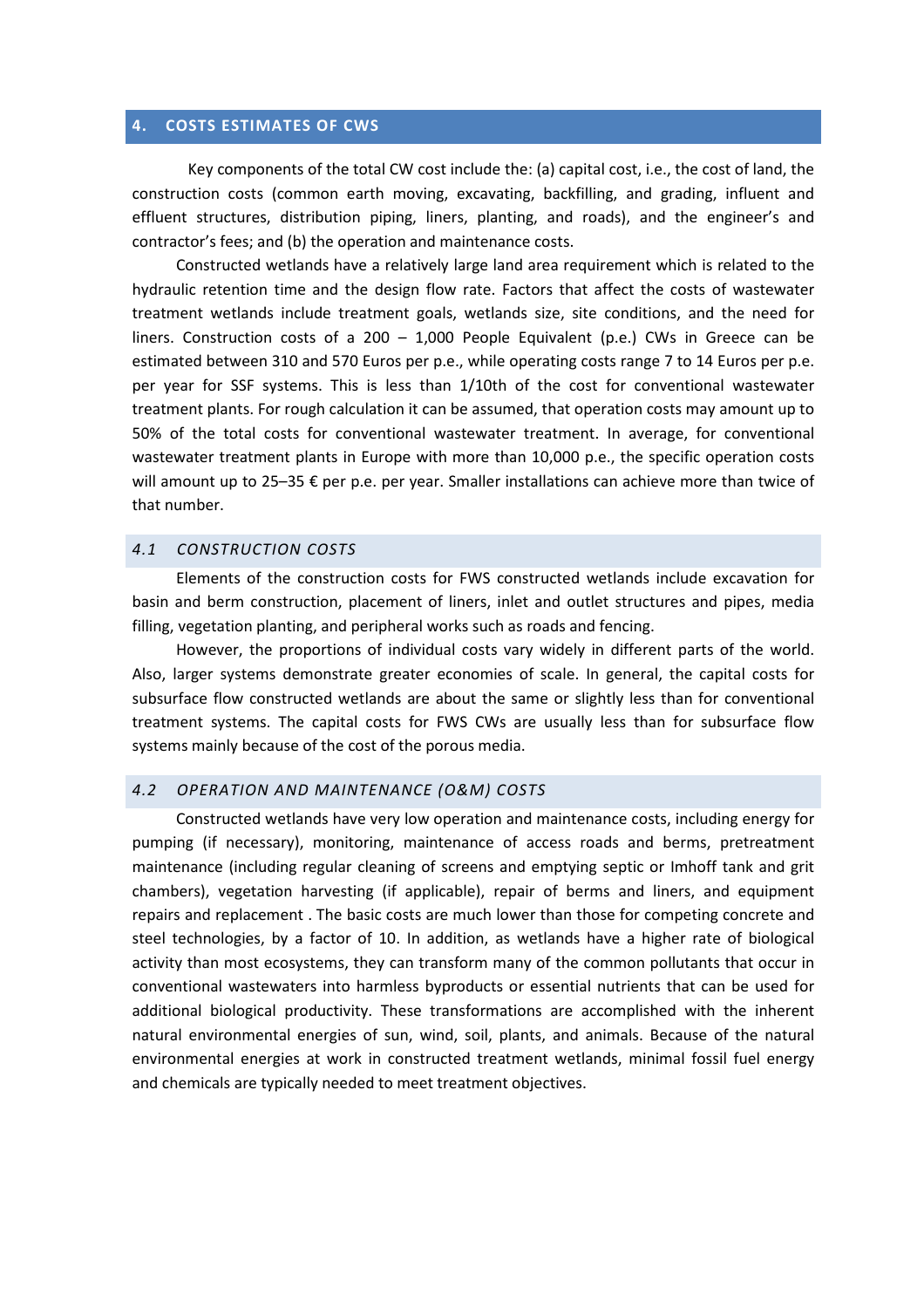#### 5. CONCLUSIONS

Constructed wetlands (CWs) have been used in ecological engineering for more than three decades, since 1980. CWs have been recognized as a reliable wastewater treatment technology and, at present, they represent a suitable solution for treatment of many types of wastewater. Furthermore, constructed wetlands have received increasing attention and popularity from international scientists and engineers due to the economic and ecological benefits of these wetlands. First, compared to conventional energy-intensive treatment technologies (physicalchemical–biological treatments), constructed wetlands have been shown an attractive and stable alternative due to low costs, and energy savings (Zhang et al., 2009). Second, constructed wetlands provide potentially valuable wildlife habitat in urban and suburban areas (Rousseau et al., 2008), as well as esthetic value within the local natural environment. Finally, constructed wetlands can be beneficial in small to medium sized towns due to easy operation and maintenance, providing a useful complement to traditional sewage systems, which are used predominantly in large cities.

In the future, constructed wetland technology could be focused on the following (Vymazal 2011):

- combination of various types of constructed wetlands in hybrid systems to achieve better treatment performance, especially for nitrogen;
- treatment of specific compounds present in wastewaters;
- search for suitable media with high capacity for phosphorus removal in subsurface flow constructed wetlands;
- identification of bacteria which assist in treatment processes;
- modeling of hydraulics and pollution removal in various types of constructed wetlands.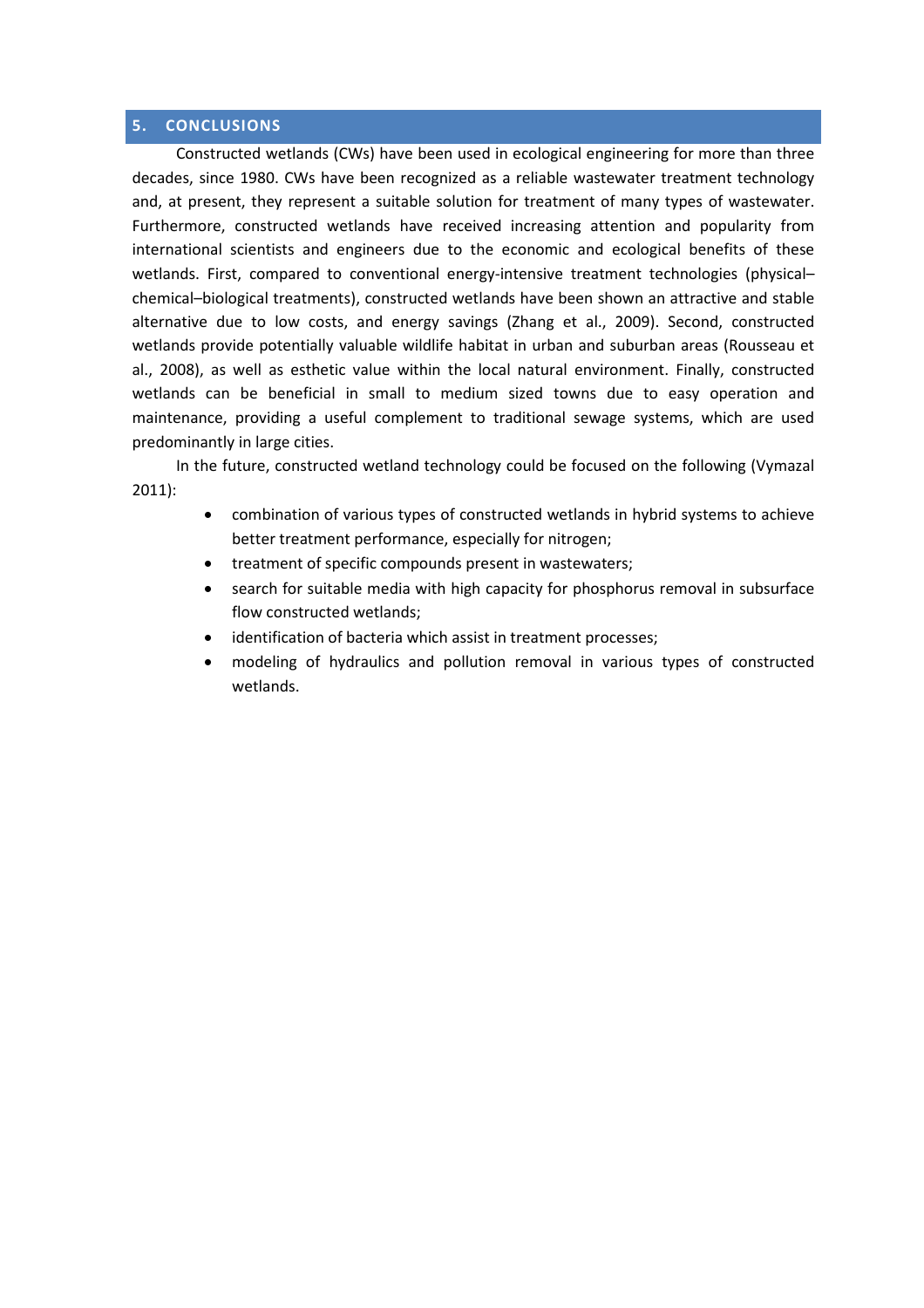#### 6. PROPOSED FURTHER READING

- Angelakis A. N. and Tchobanoglous G., 1995, Municipal Wastewaters: Natural Treatment Systems, Reclamation and Reuse and Disposal of Effluents, Crete University Press, pp. vii (in Greek).
- García J., Rousseau D.P.L., Morató J., Lesage E., Matamoros V. and Bayona J.M., 2010, Contaminant Removal Processes in Subsurface-Flow Constructed Wetlands: A Review, Critical Reviews in Environmental Science and Technology, 40: 561–661.
- Kadlec R.K and Wallace S.D., 2009, Treatment Wetlands, Second Edition, CRC Press, Taylor & Francis Group, New York.
- Reed S., Middlebrooks E. and Crites R., 1995, Natural Systems for Waste Management and Treatment, McGraw Hill.
- Rousseau D.P.L., Lesage E., Story A., Vanrolleghem P.A., De Pauw N., 2008, Constructed wetlands for water reclamation, Desalination, 218: 181–189.
- Tchobanoglous G., Burton F.L. and Stensel H.D., Wastewater Engineering: Treatment and Reuse Metcalf and Eddy (2003), New York: McGraw-Hill.
- Tsihrintzis V.A., Akratos C.S., Gikas G.D., Karamouzis D. and Angelakis A.N., 2007, Performance and cost comparison of a FWS and a VSF constructed wetland systems, Environmental Technology, 28 (6): 621-628.
- Tsihrintzis V.A. and Gikas G.D., 2010, Constructed wetlands for wastewater and activated sludge treatment in north Greece: a review, Water Science and Technology, 61 (10): 2653-2672.
- Vymazal J., 2011, Constructed Wetlands for Wastewater Treatment: Five Decades of Experience, Environmental Science and Technology, 45: 61–69.
- Vymazal J., 2007, Removal of nutrients in various types of constructed wetlands, Science of the Total Environment, 380: 48–65.
- Zhang D.Q., Gersberg R.M., Keat T.S., 2009, Constructed wetlands in China, Ecological Engineering, 35: 1367–1378.